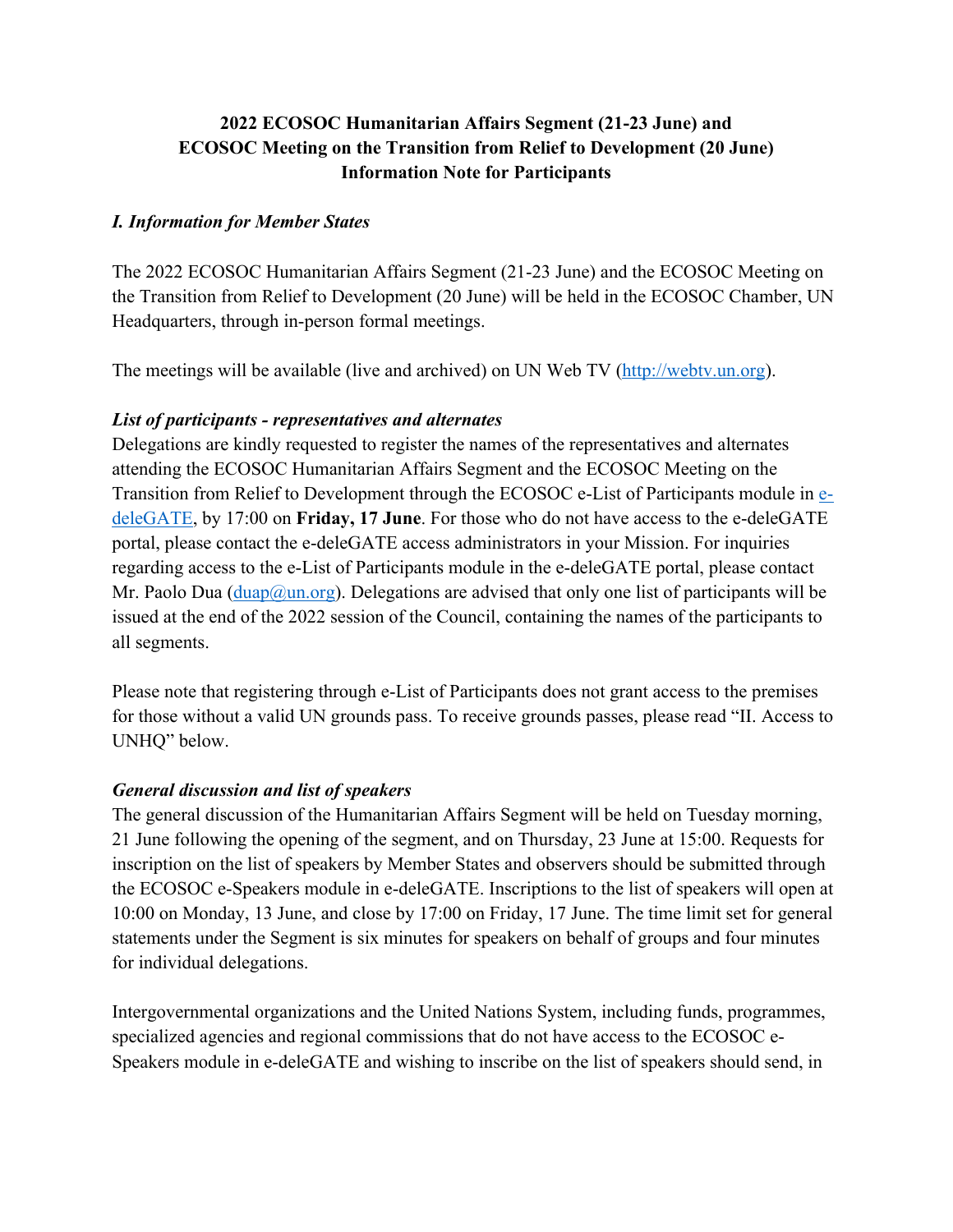writing, the full name and title of the speaker to the Office of the Secretary of the Council (c/o Mr. Paolo Dua, duap@un.org).

### *Interactive discussions*

The high-level panel discussions of the Humanitarian Affairs Segment and the roundtables of the Meeting on the Transition from Relief to Development are intended for interactive discussion with the panel speakers, with brief interventions not exceeding three minutes for comments and questions by individual delegations and five minutes for those speaking on behalf of groups. Delegations wishing to request the floor during the interactive part of these meetings should indicate by pressing the microphone button.

Delegations are kindly requested to adhere to the indicated time limits for statements delivered in the room which will be strictly enforced. Full statements will be posted in the entry for the relevant meeting in the UN Journal and the OCHA website for the 2022 ECOSOC HAS.

# *Interpretation*

Interpretation in the six UN official languages will be available for all formal plenary meetings. To ensure proper interpretation into the UN official languages, delegations are requested to provide a written copy of their statement by e-mail to eStatements (estatements  $\omega$ un.org), in both PDF and Word, well in advance of the meeting, but no later than 2 hours before delivery, indicating the title and date of the meeting, and the name and delegation of the speaker.

Remarks that are in the form of talking points or drafts may be submitted to IS-UNHQ (is- $unhq@un.org$ . Remarks sent to the IS email address will not be published or shared.</u> To enable accurate interpretation, please ensure the speaker speaks clearly and at a moderate pace.

### *Side events*

A series of informal side events in virtual format will be organized from Monday 20 June to Friday 24 June. In addition, a limited number of hybrid side events with both in-person and virtual participation will be held in Conference Room 1 at lunchtime from Monday 20 June to Thursday 23 June. Other updates will be provided on the HAS website.

All side event concept notes and registration information will be publicized online at https://www.unocha.org/ecosoc-2022. Additional guidance will be shared separately with side event organizers. We also encourage you to advertise and promote your event through your own means and contacts to attract as many interested participants as possible. The hashtag of the Humanitarian Affairs Segment is **#ECOSOCHAS**.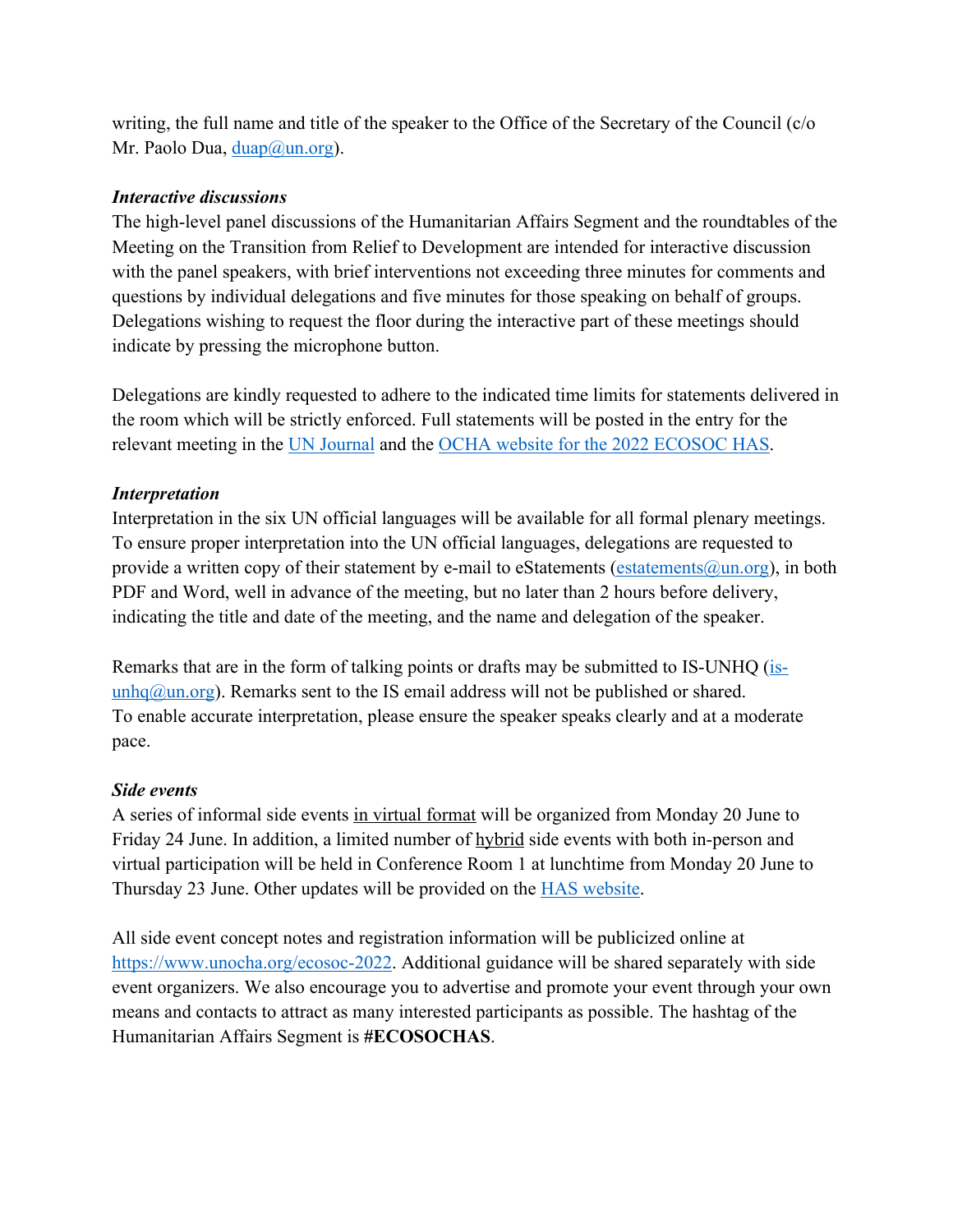# *II. Access to UNHQ*

Registration (request of UN grounds pass) of official delegations of Member States, observers and intergovernmental organizations, as well as specialized agencies and related organizations will be carried out by the Protocol and Liaison Service of the United Nations. To obtain UN grounds passes for delegations participating in the meeting in-person, permanent missions/offices are required to submit their registration requests by using the online eRegistration system, available through the e-deleGATE portal at https://edelegate.un.int, by the deadline of Thursday, 16 June. Delegations wishing to obtain information on the system may refer to the updated "Guidelines on eRegistration" and "Frequently asked questions" sections posted on the Protocol and Liaison Service website (www.un.org/dgacm/en/content/protocol/meetings).

# *Information for UN grounds pass holders*

UN grounds passes issued by the UN in Geneva and New York (i.e. valid UN photo ID pass) will be **accepted for diplomats/Member States, UN staff, UN bodies and specialized agencies.** 

### *Information for non-UN Grounds Pass holders*

All others who wish to apply for a visitor pass for the duration of the ECOSOC Humanitarian Affairs Segment and the ECOSOC Meeting on the Transition from Relief to Development should send the following information to OCHA (**ochaecosochas@un.org**) **by 17:00 on Wednesday, 15 June at the latest**:

1) Your name, email, telephone number and the name of your organization 2) The names, email addresses and telephone numbers of all participants from your organization who will be participating

Due to security procedures and protocol, requests for passes made after this date cannot be accepted.

### *Visitor Pass Collection*

Visitor passes will be available for pick-up on the day of the ECOSOC Meeting on the Transition from Relief to Development (**Monday, 20 June**) and at the start of the first day of the Humanitarian Affairs Segment (**Tuesday, 21 June**). **A government-issued photo ID will be required by all visitors.** Please ensure that the name you use to register for the visitor pass matches the name on your government-issued photo ID. Entrance to UNHQ will be prohibited for those participants without an official photo ID. OCHA staff members will distribute visitor passes for registered participants **outside the 45th Street and 1st Avenue entrance on 20 June and 21 June, from 8:00 to 9:15**. If you are unable to pick up your pass during the